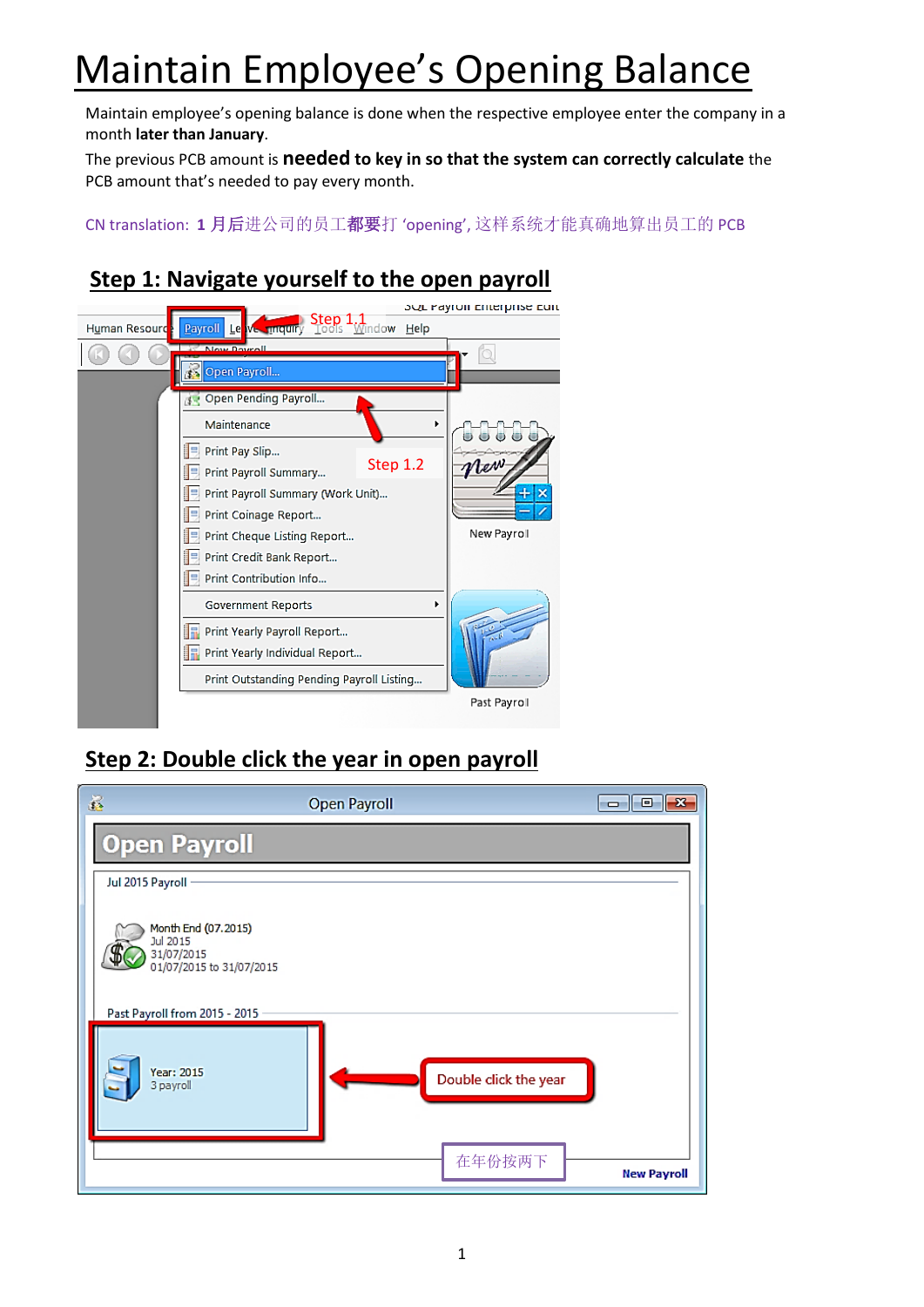

#### **Step 3: Double click the transaction under 'Opening'**

# **Step 4: Select the employee by double clicking on its name**

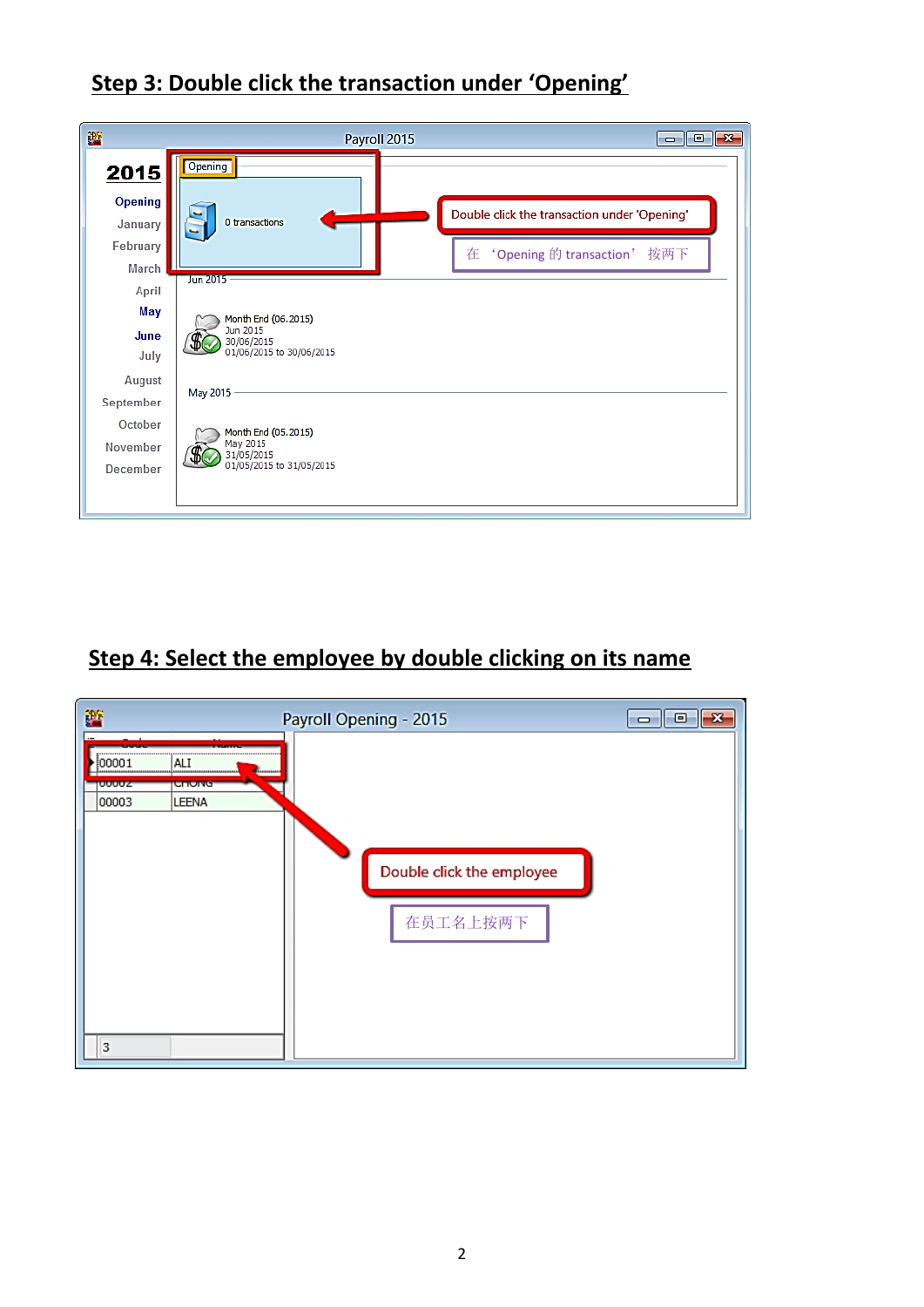# **Step 5: Key in all the employee's opening balance information**

| 00001                                                                   | Remember to save after key in                      | ×                 |  |  |  |  |
|-------------------------------------------------------------------------|----------------------------------------------------|-------------------|--|--|--|--|
| 圖<br>毭                                                                  | 打了之后,记得保存                                          |                   |  |  |  |  |
| <b>GENERAL</b>                                                          |                                                    | <b>YTD AMOUNT</b> |  |  |  |  |
| Normal Remuneration                                                     |                                                    |                   |  |  |  |  |
| Normal EPF                                                              |                                                    |                   |  |  |  |  |
| Additional Remuneration                                                 |                                                    |                   |  |  |  |  |
| Can enter the amount according to EA form.<br><b>Additional EPF</b>     |                                                    |                   |  |  |  |  |
| Zakat                                                                   |                                                    |                   |  |  |  |  |
| Normal PCB                                                              | 这里的资料可以根据 EA form 来输入                              |                   |  |  |  |  |
| <b>Additional PCB</b>                                                   |                                                    |                   |  |  |  |  |
| <b>TAX EXEMPTED ALLOWANCE</b>                                           |                                                    |                   |  |  |  |  |
| Petrol (Duties)                                                         |                                                    |                   |  |  |  |  |
| Parking                                                                 |                                                    |                   |  |  |  |  |
| Meal                                                                    |                                                    |                   |  |  |  |  |
| Child Care                                                              | Employee themselves need to                        |                   |  |  |  |  |
| Phone                                                                   | know if they have any of these in                  |                   |  |  |  |  |
| <b>Phone Bills</b>                                                      | their previous employment                          |                   |  |  |  |  |
| Award                                                                   |                                                    |                   |  |  |  |  |
| Loan Interest                                                           | 员工本身需要知道是否在之前                                      |                   |  |  |  |  |
| <b>TAX RELIEF ITEMS</b>                                                 | 的工作曾经输入过这些资料                                       |                   |  |  |  |  |
| Parent Medical                                                          |                                                    |                   |  |  |  |  |
| Basic Support Equipment                                                 |                                                    |                   |  |  |  |  |
| <b>Education Fee</b>                                                    |                                                    |                   |  |  |  |  |
| Medical Expense For Difficult To Cure Disease (Self/Husband/Wife/Child) |                                                    |                   |  |  |  |  |
|                                                                         | Full Medical Examination (Self/Husband/Wife/Child) |                   |  |  |  |  |
| <b>Book Purchase</b>                                                    |                                                    |                   |  |  |  |  |
| Purchase Of Personal Computer For Individuals                           |                                                    |                   |  |  |  |  |
| Net Fund In National Higher Education Fund Corporation                  |                                                    |                   |  |  |  |  |
| Sports Equipment                                                        |                                                    |                   |  |  |  |  |
| Wife Alimony                                                            |                                                    |                   |  |  |  |  |
| Life Insurance                                                          |                                                    |                   |  |  |  |  |
| Annuity                                                                 |                                                    |                   |  |  |  |  |
| Education & Medical Insurance                                           |                                                    |                   |  |  |  |  |
| Loan Interest                                                           |                                                    |                   |  |  |  |  |
|                                                                         |                                                    |                   |  |  |  |  |